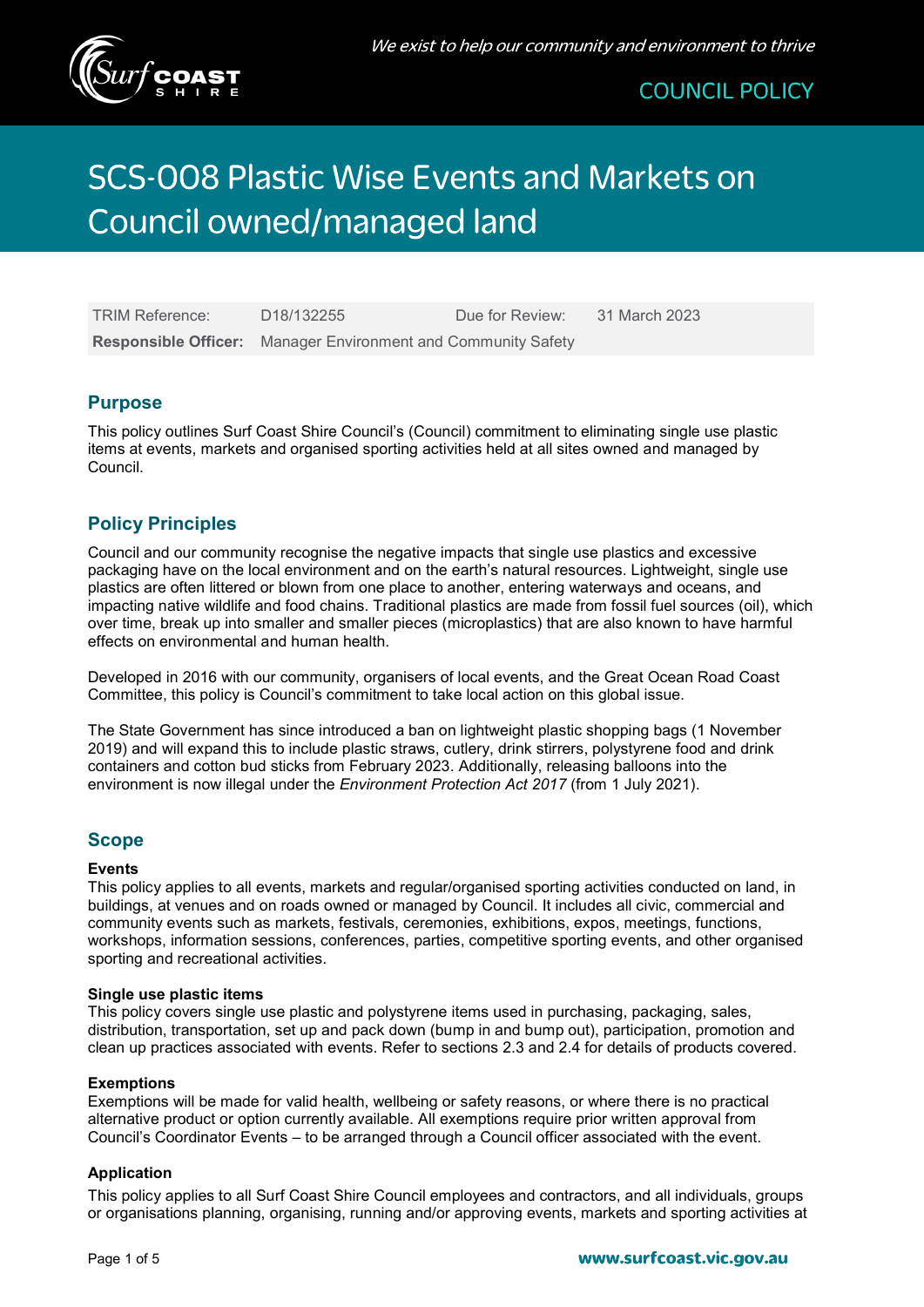

Council sites. It includes stallholders/vendors, sponsors, contractors, volunteers and service providers who are on site as part of the event.

Event organisers must demonstrate how they will achieve compliance with this policy through the event planning process, such as the Event Brief (internally organised events) or Event Application (externally organised events).

The Plastic Wise Guide for Markets and Events in Surf Coast Shire, available at www.surfcoast.vic.gov.au/plasticwise, provides guidance for meeting the requirements of this policy.

In implementing this policy, Council works in partnership with other Crown land managers, including the Great Ocean Road Coast and Parks Authority, who share the goal of reducing plastic in the environment.

### Organised sporting and recreational activities

Council officers will support Council owned and managed sporting facilities and community sporting clubs operating at Council sites to become compliant with this policy by December 31 2023 or sooner.

# **Policy**

Surf Coast Shire Council is committed to eliminating single use plastic items at events, markets and organised sporting activities held at all sites owned and managed by Council.

Expectations outlined in this policy aim to avoid unintended negative impacts – by considering current options for managing items at the end of their use, and being clear that the priority is to remove the risk of plastic having a harmful impact on the natural environment. More broadly, Council is committed to the target of zero recoverable waste being sent to landfill or finding its way into the environment.

#### 1. Expected outcomes of this policy

- 1.1 Deliver Council and community events that demonstrate the principles of the waste hierarchy prioritising avoidance, reduction, reuse, then recycling, with disposal being the last resort.
- 1.2 Apply a best practice plastic wise approach to all Council run events.
- 1.3 Help our community to achieve, (or advance towards) a best practice plastic wise approach for events and markets that they run.
- 1.4 Develop and maintain positive and constructive relationships with event and market organisers and our community.
- 1.5 Ensure the Surf Coast Shire Plastic Wise Guide for Markets and Events is kept up to date to assist all event organisers to operate consistently with this policy.

### 2. Expected event outcomes

### Before the event – planning

- 2.1 Event organisers plan to incorporate and accommodate the principles of the waste hierarchy before, during and after the event.
- 2.2 Event organisers are active in educating and guiding their event staff (including volunteers, contractors, service providers), vendors/stallholders, sponsors, patrons and participants on why a plastic wise approach is important and what practices should be followed, including:
	- Eliminating all disposable plastic items where possible;
	- encouraging and enabling the use of reusable alternatives;
	- ensuring that no plastic items become litter at the event site; and
	- providing information and infrastructure to assist with achieving the above.
- 2.3 Some plastics are both a greater risk to the environment and/or more easily avoided or replaced. Recognising this, the following products are not used, sold or distributed (unless an exemption is granted for health, wellbeing or safety reasons):
	- Single use plastic bags, including promotional or event participant bags;
	- single use plastic plates, bowls, cups, straws, cutlery, food containers and sachets;
	- single use/disposable items and plastic packaging used for promotional items, giveaways and merchandise;
	- plastic bottled water (also refer to 2.6 about the provision of drinking water); and balloons.
- 2.4 Some plastics remain a risk to the environment; however they are currently less easily avoided or replaced. Recognising this, if they cannot be eliminated immediately, event organisers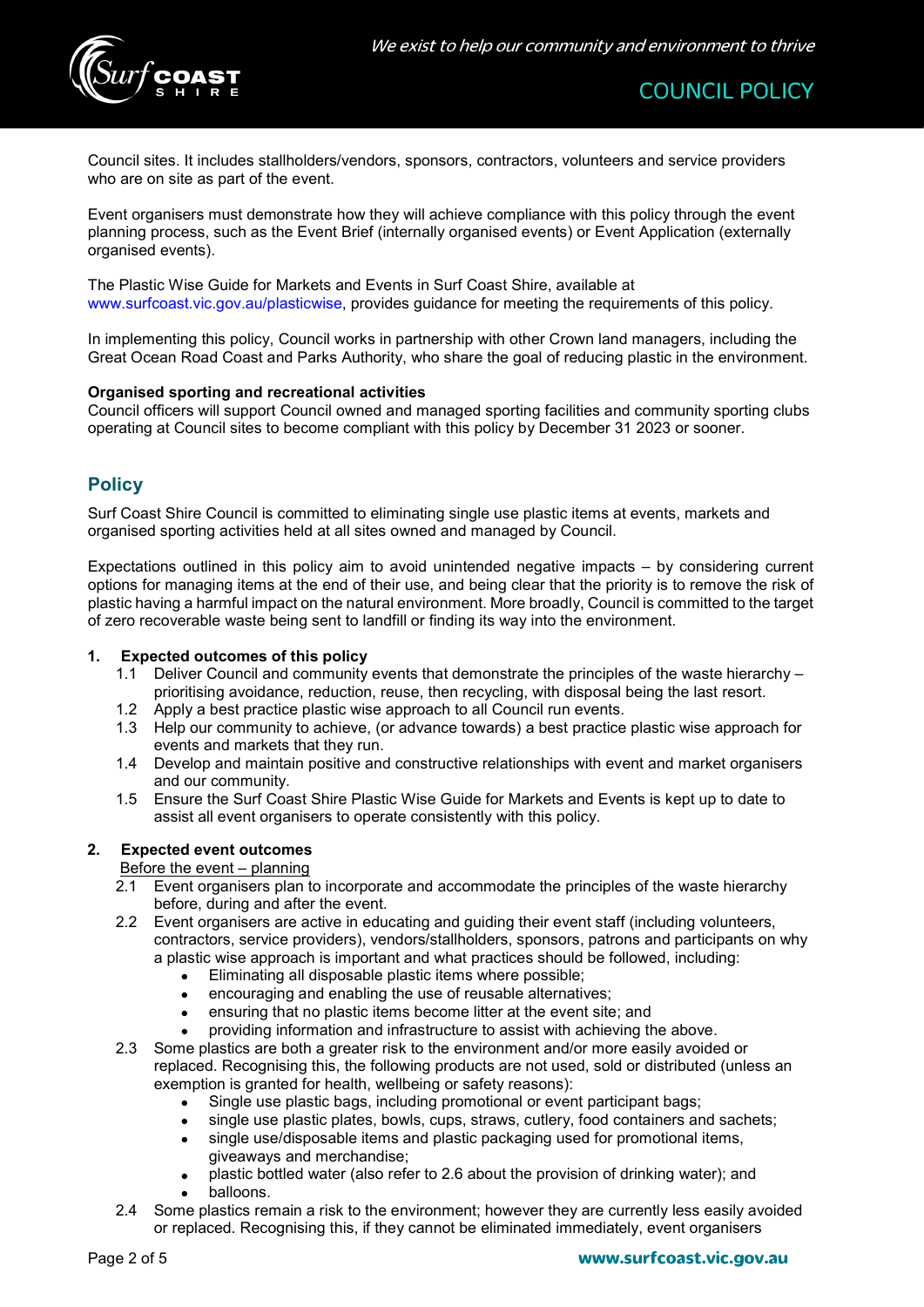

demonstrate a shift away from the following (unless an exemption is granted for health, wellbeing or safety reasons):

- Single use, plastic lined and/or plastic lidded cups used for hot or cold drinks (e.g. takeaway coffee cups);
- single serve drinks (in addition to water) that are packaged in plastic bottles, e.g. soft drink, juice, milk, etc. (Note: also refer to Council's Local Law 2, section 4.1.2 Glass Free Areas).
- soft plastic packaging including cling wrap, wrappers, bags and similar; and
- single use or limited use plastic items used in event infrastructure and promotion, including cable ties, course markings, decorations and giveaways.
- 2.5 Cigarette butts, which consist mostly of plastic with a thin paper coating, are contained and prevented from entering the natural environment, and disposed of to landfill after the event.
- 2.6 Access to free drinking water is provided (unless the event location prevents this) and clearly signed, along with alternatively packaged water if it is required.
- 2.7 Organisers of events that require an Event Brief (Council run events) or Event Application (external events) provide to Council a waste management plan.
- 2.8 All events, regardless of whether they require a waste management plan, strive to meet the following waste management outcomes:
	- Certified compostable cups, cutlery, containers, packaging, etc. are collected and sent for processing into compost;
	- if it cannot be avoided, soft plastic packaging is collected for recycling through a separate waste stream; and
	- event materials (e.g. event signage, promotional banners, flags and course markings) are designed for future reuse, rather than disposal.

### During the event – delivery and performance monitoring

- 2.9 Event organisers are active in educating and guiding their event staff (including volunteers, contractors, service providers), vendors/stallholders, sponsors, patrons and participants on why a plastic wise approach is important and what practices should be followed.
- 2.10 No items, including small items such as cable ties and cigarette butts, become litter.
- 2.11 Event organisers monitor their event and collect evidence (e.g. photos) that illustrate the effectiveness of their plastic wise approach and waste management systems with the intention to identify opportunities for improvement for future events and for this policy.

#### After the event – clean up and evaluation

- 2.12 The event site or venue is left litter free and returned to pre-event conditions in the agreed timeframe, and with no risk of litter items impacting the environment, e.g. waterways, in this time. (Note: any site remediation required will be at the expense of the event organiser).
- 2.13 Event organisers should review their event against the expected event outcomes of this policy (section 2) to identify opportunities for improvement for future events and for this policy.

### 3. Council officer responsibilities

Council officers involved in the planning, approval and/or delivery of events will:

- Apply a best practice plastic wise approach to all Council run events;
- seek to develop and maintain positive and constructive relationships with event and market organisers and our community;
- help our community to achieve, or make progress towards a best practice plastic wise approach for events and markets that they run;
- ensure that the Surf Coast Shire Plastic Wise Guide for Markets and Events is updated in line with the next policy review, to assist all event organisers to operate consistently with this policy;
- when there is repeated, poor adherence to this policy, recommend to Senior Management that these events not be supported or approved by Council; and
- ensure that events receiving Council grants and/or sponsorship commit to complying with the policy before support is made available.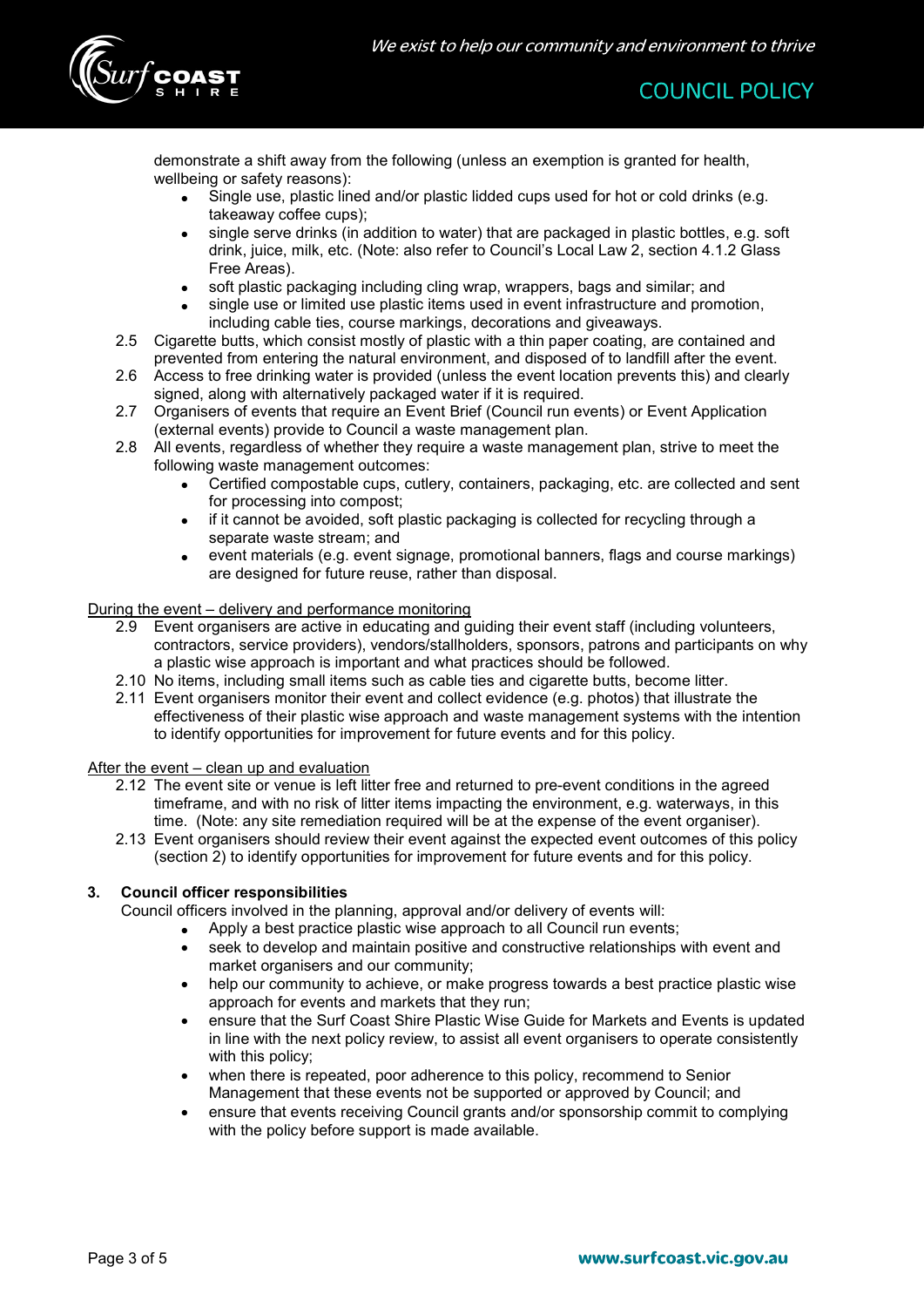

# Local Government Act 2020 Principles

| <b>Principles</b>                                                                                            | <b>Applicable</b><br>to policy | If yes, provide details                                                                                                                                                                                                                                                                                                                                                  |
|--------------------------------------------------------------------------------------------------------------|--------------------------------|--------------------------------------------------------------------------------------------------------------------------------------------------------------------------------------------------------------------------------------------------------------------------------------------------------------------------------------------------------------------------|
| <b>Governance Principles</b><br>(Consideration of the Governance Principles<br>under s.9 of LGA 2020)        | Yes                            | This policy relates to Section $9(2)(c)$ 'the<br>economic, social and environmental<br>sustainability of the municipal district is<br>to be promoted'.                                                                                                                                                                                                                   |
| <b>Community Engagement</b><br>(Consideration of Community Engagement<br>Principles under s.56 LGA 2020)     | Yes                            | Development of this policy in 2016 and<br>the review in 2018 involved<br>collaboration (IAP2) with local event and<br>plastic wise community groups. Minimal<br>community engagement occurred in the<br>2021 review due to the limitations on in-<br>person events due to COVID-19,<br>however it will be relevant to<br>involve/collaborate on the following<br>review. |
| <b>Public Transparency</b><br>(Consideration of Public Transparency<br>Principles under s.58 of LGA 2020)    | Yes                            | This policy is easily accessible to the<br>community, and clearly referenced in<br>Council's event application processes.                                                                                                                                                                                                                                                |
| <b>Strategies and Plans</b><br>(Consideration of Strategic Planning<br>Principles under s.89 of LGA 2020)    | Yes                            | This policy links to strategies in the<br>2016-2020 and 2021-2025 Council<br>Plans, and aligns with Council's ongoing<br>aspiration to demonstrate environmental<br>leadership.                                                                                                                                                                                          |
| <b>Financial Management</b><br>(Consideration of Financial Management<br>Principles under s.101 of LGA 2020) | No                             |                                                                                                                                                                                                                                                                                                                                                                          |
| <b>Service Performance</b><br>(Consideration of Service Performance<br>Principles under s.106 of LGA 2020)   | Yes                            | This policy contributes to enhanced<br>enjoyment of local events, and reduced<br>pressure on waste management<br>systems.                                                                                                                                                                                                                                                |

# **Definitions**

| Event                                      | Any planned activity that occurs in a certain place, during a certain time, which<br>involves a gathering of people and has some level of impact on the immediate<br>surroundings.                                                                                                                                                                                                                                                                                                                                                                                                                                |
|--------------------------------------------|-------------------------------------------------------------------------------------------------------------------------------------------------------------------------------------------------------------------------------------------------------------------------------------------------------------------------------------------------------------------------------------------------------------------------------------------------------------------------------------------------------------------------------------------------------------------------------------------------------------------|
| Civic event                                | Any event organised by Council staff.                                                                                                                                                                                                                                                                                                                                                                                                                                                                                                                                                                             |
| Commercial<br>event                        | An event conducted for profit.                                                                                                                                                                                                                                                                                                                                                                                                                                                                                                                                                                                    |
| Community<br>event                         | An event conducted by or for the community.                                                                                                                                                                                                                                                                                                                                                                                                                                                                                                                                                                       |
| Sporting and<br>recreational<br>activities | Any regular or organised sporting or recreational activity occurring at Council owned<br>or managed sites, including those run by community sporting clubs.                                                                                                                                                                                                                                                                                                                                                                                                                                                       |
| Council sites                              | Land, buildings, venues, roads or any other location owned or managed by Council.                                                                                                                                                                                                                                                                                                                                                                                                                                                                                                                                 |
| Single use<br>plastics                     | Any disposable plastic or polystyrene item that is designed to be used only once or for<br>a short period of time before being discarded. They include, but are not limited to,<br>plastic bags, cups, bowls, plates, cutlery, straws, bottled water, sachets (e.g. sauces,<br>sunscreen), containers, packaging and other similar items. For the purpose of this<br>policy, it also applies to balloons, disposable paper cups with plastic linings and/or lids<br>(for hot or cold drinks), plastic glitter, glow sticks and confetti, and single use or<br>disposable plastic promotional items and giveaways. |
| Plastic                                    | Polyethylene, polystyrene and polypropylene made from petrochemical compounds,<br>including degradable and biodegradable products made from these compounds.                                                                                                                                                                                                                                                                                                                                                                                                                                                      |